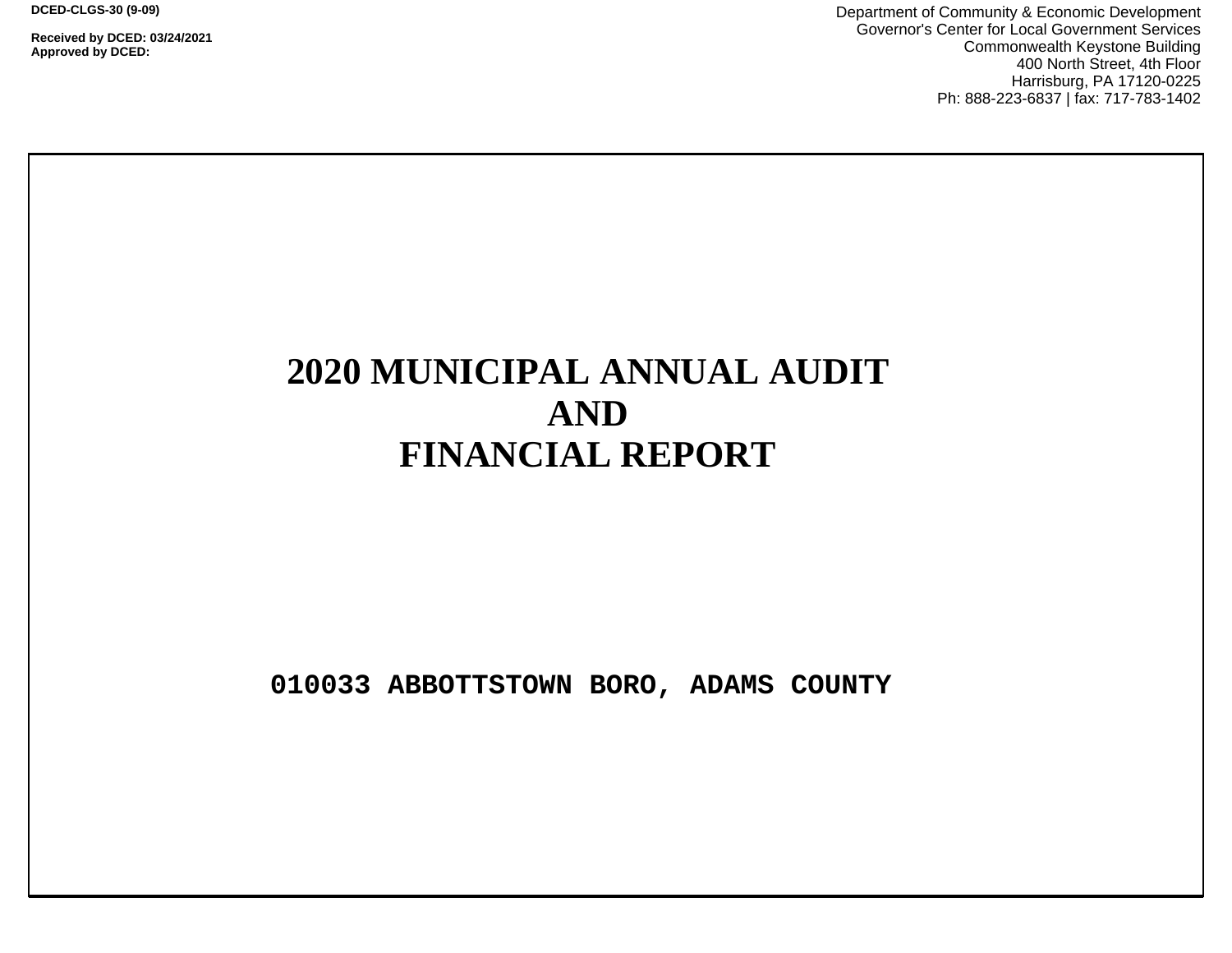**DCED-CLGS-30 (9-09)**



# **BALANCE SHEET**

DCED-CLGS-30 (09-09)

## **ABBOTTSTOWN BORO, ADAMS County BALANCE SHEET**

**December 31, 2020** ┲

┯

┯

┯

|                     |                                       |                        | <b>Governmental Funds</b>                                                       |                     |              |                   | <b>Proprietary Funds</b>          | Fid. Fund                  |                                | <b>Account Groups</b>               | <b>Total</b>              |
|---------------------|---------------------------------------|------------------------|---------------------------------------------------------------------------------|---------------------|--------------|-------------------|-----------------------------------|----------------------------|--------------------------------|-------------------------------------|---------------------------|
|                     |                                       | General<br><b>Fund</b> | <b>Special</b><br><b>Revenue</b><br>(Including<br><b>State Liquid</b><br>Fuels) | Capital<br>Projects | Debt Service | <b>Enterprise</b> | <b>Internal</b><br><b>Service</b> | <b>Trust and</b><br>Agency | General<br><b>Fixed Assets</b> | General<br>Long Term<br><b>Debt</b> | <b>Memorandum</b><br>Only |
|                     | <b>Assets and Other Debits</b>        |                        |                                                                                 |                     |              |                   |                                   |                            |                                |                                     |                           |
| 100-120             | Cash and Investments                  | 270,228                | 72,233                                                                          |                     |              |                   |                                   |                            |                                |                                     | 342,461                   |
| 140-144             | Tax Receivable                        |                        |                                                                                 |                     |              |                   |                                   |                            |                                |                                     |                           |
| 121-129,<br>145-149 | Accounts Receivable (excluding taxes) |                        |                                                                                 |                     |              |                   |                                   |                            |                                |                                     |                           |
| 130.00              | Due From Other Funds                  |                        |                                                                                 |                     |              |                   |                                   |                            |                                |                                     |                           |
| 131-139,<br>150-159 | <b>Other Current Assets</b>           |                        |                                                                                 |                     |              |                   |                                   |                            |                                |                                     |                           |
| 160-169             | <b>Fixed Assets</b>                   |                        |                                                                                 |                     |              |                   |                                   |                            |                                |                                     |                           |
| 180-189             | <b>Other Debits</b>                   |                        |                                                                                 |                     |              |                   |                                   |                            |                                |                                     |                           |
|                     | <b>Total Assets and Other Debits</b>  | 270,228                | 72,233                                                                          |                     |              |                   |                                   |                            |                                |                                     | 342,461                   |

| <b>Liabilities and Other Credits</b>                             |        |  |  |  |  |       |
|------------------------------------------------------------------|--------|--|--|--|--|-------|
| Payroll Taxes and Other Payroll<br>$\frac{10}{229}$ Withholdings | 3,797  |  |  |  |  | 3,797 |
| 200-209, All Other Current Liabilities                           | ا000.⊧ |  |  |  |  | 1,000 |
| 230.00   Due To Other Funds                                      |        |  |  |  |  |       |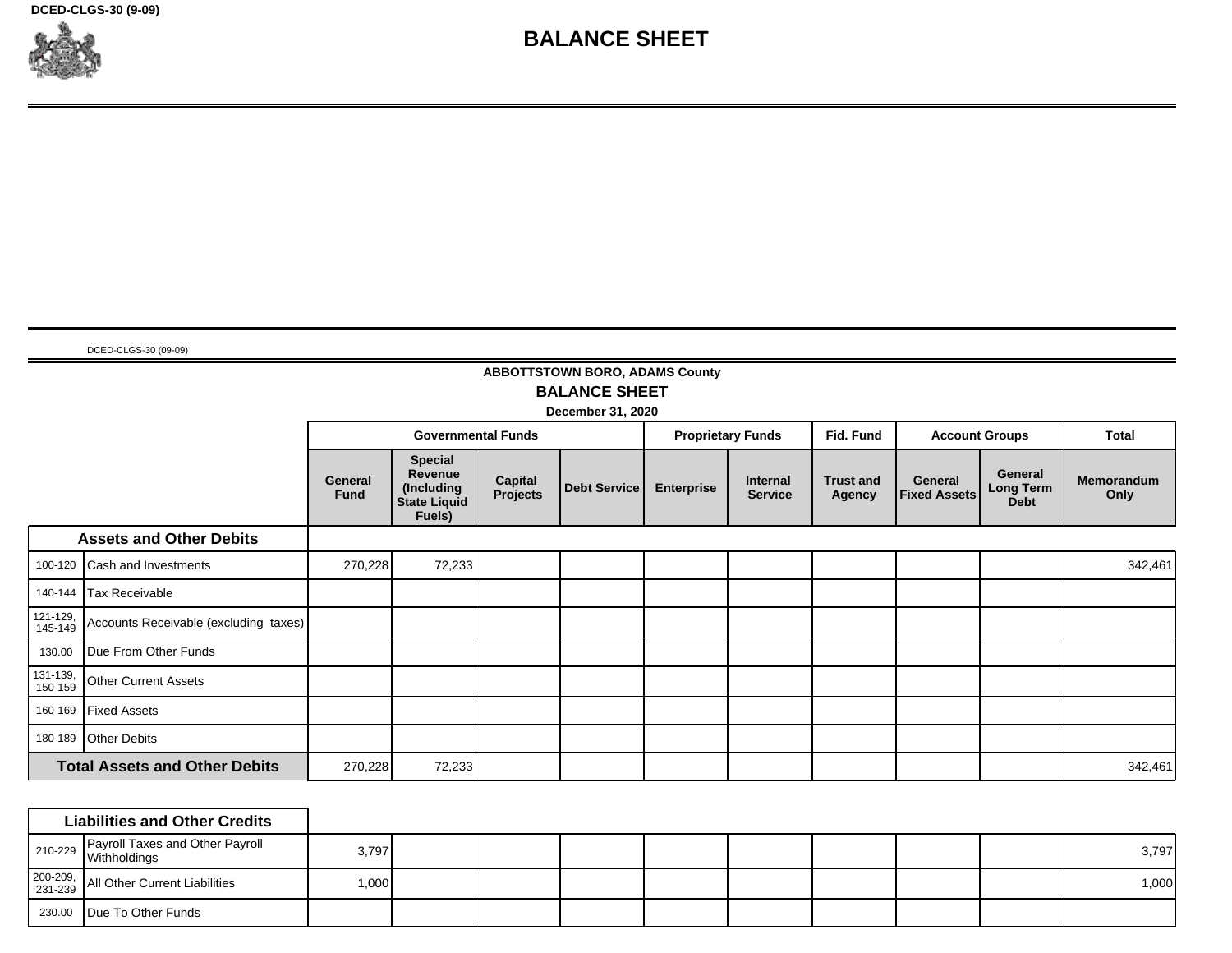### **ABBOTTSTOWN BORO, ADAMS County BALANCE SHEET**

**December 31, 2020**

|                                                                          |                                            |                        | <b>Governmental Funds</b>                                                |                            |              | <b>Proprietary Funds</b> |                            | Fid. Fund                  | <b>Account Groups</b>          |                                     | Total              |
|--------------------------------------------------------------------------|--------------------------------------------|------------------------|--------------------------------------------------------------------------|----------------------------|--------------|--------------------------|----------------------------|----------------------------|--------------------------------|-------------------------------------|--------------------|
|                                                                          |                                            | General<br><b>Fund</b> | <b>Special</b><br>Revenue<br>(Including<br><b>State Liquid</b><br>Fuels) | <b>Capital</b><br>Projects | Debt Service | <b>Enterprise</b>        | Internal<br><b>Service</b> | <b>Trust and</b><br>Agency | General<br><b>Fixed Assets</b> | General<br>Long Term<br><b>Debt</b> | Memorandum<br>Only |
|                                                                          | <b>Liabilities and Other Credits</b>       |                        |                                                                          |                            |              |                          |                            |                            |                                |                                     |                    |
|                                                                          | 260-269 Long-Term-Liabilities              |                        |                                                                          |                            |              |                          |                            |                            |                                |                                     |                    |
| Current Portion of Long-Term Debt and<br>240-259<br><b>Other Credits</b> |                                            |                        |                                                                          |                            |              |                          |                            |                            |                                |                                     |                    |
|                                                                          | <b>Total Liabilities and Other Credits</b> |                        | 4,797                                                                    |                            |              |                          |                            |                            |                                |                                     | 4,797              |

|         | <b>Fund and Account Group Equity</b>                 |         |        |  |  |  |         |
|---------|------------------------------------------------------|---------|--------|--|--|--|---------|
|         | 281-284 Contributed Capital                          |         |        |  |  |  |         |
|         | 290.00   Investment in General Fixed Assets          |         |        |  |  |  |         |
| 270-289 | Fund Balance / Retained Earnings on<br>12/31         | 265,431 | 72,233 |  |  |  | 337,664 |
|         | 291-299 Other Equity                                 |         |        |  |  |  |         |
|         | <b>Total Fund and Account Group</b><br><b>Equity</b> | 265,431 | 72,233 |  |  |  | 337,664 |

#### **TOTAL LIABILITIES AND FUND AND ACCOUNT GROUP EQUITY** 342,461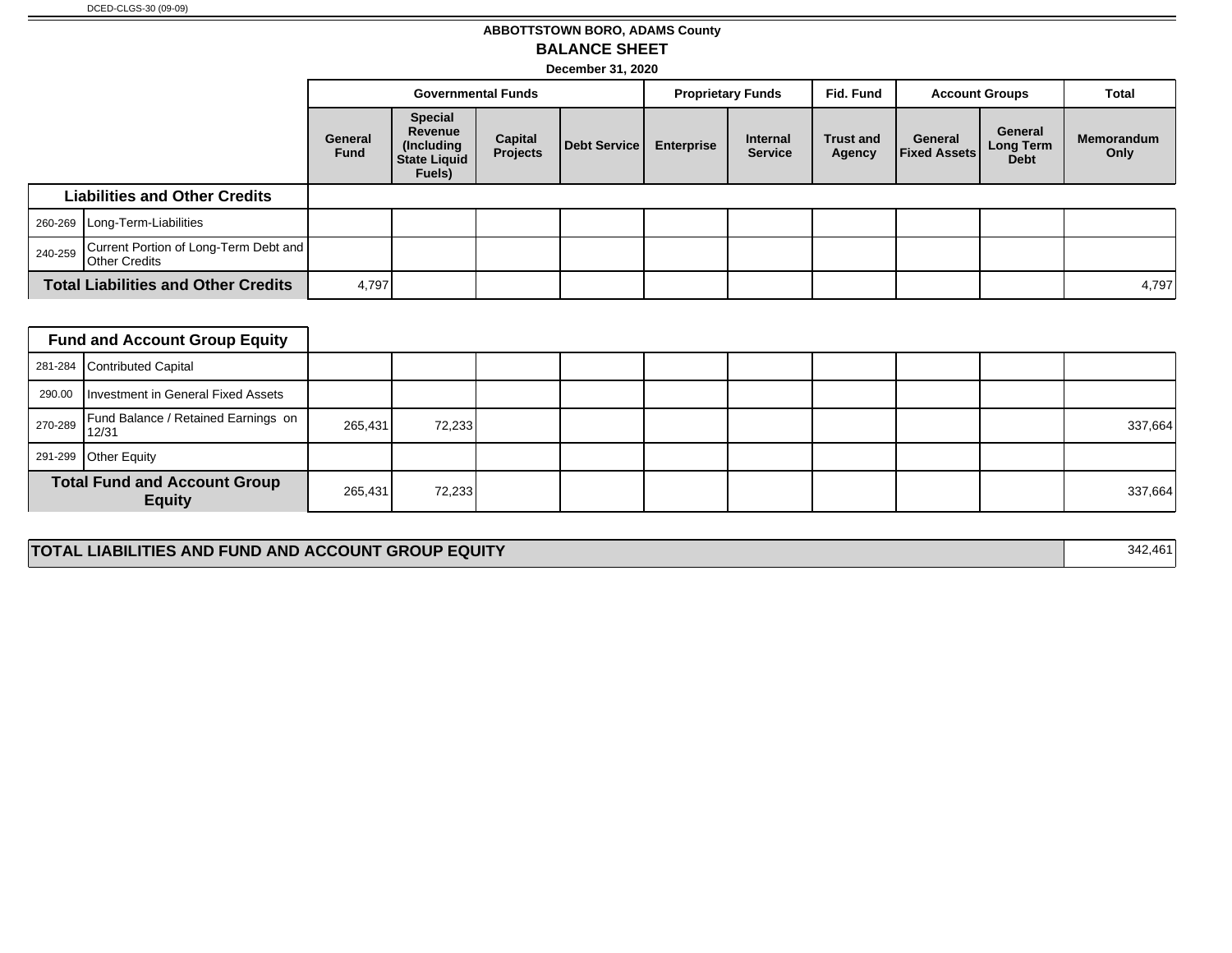**December 31, 2020**

|                     |                                                                           | <b>Governmental Funds</b>  |                     | <b>Proprietary Funds</b> |                                   | Fiduciary Fund             | Total                     |
|---------------------|---------------------------------------------------------------------------|----------------------------|---------------------|--------------------------|-----------------------------------|----------------------------|---------------------------|
| <b>General Fund</b> | <b>Special</b><br>Revenue<br>(Including)<br><b>State Liquid</b><br>Fuels) | Capital<br><b>Projects</b> | <b>Debt Service</b> | <b>Enterprise</b>        | <b>Internal</b><br><b>Service</b> | <b>Trust and</b><br>Agency | <b>Memorandum</b><br>Only |

|        | <b>Taxes</b>                                                                |         |        |  |  |         |
|--------|-----------------------------------------------------------------------------|---------|--------|--|--|---------|
| 301.00 | Real Estate Taxes                                                           | 146,559 | 15,353 |  |  | 161,912 |
| 305.00 | Occupation Taxes (levied under municipal code)                              |         |        |  |  |         |
| 308.00 | Residence Taxes (levied by cities of the 3rd Class)                         |         |        |  |  |         |
| 309.00 | Regional Asset District Sales Tax (Allegheny County<br>municipalities only) |         |        |  |  |         |
| 310.00 | Per Capita Taxes                                                            | 2,820   |        |  |  | 2,820   |
| 310.10 | Real Estate Transfer Taxes                                                  | 22,943  |        |  |  | 22,943  |
| 310.20 | Earned Income Taxes / Wage Taxes                                            | 119,925 |        |  |  | 119,925 |
| 310.30 | Business Gross Receipts Taxes                                               |         |        |  |  |         |
| 310.40 | Occupation Taxes (levied under Act 511)                                     |         |        |  |  |         |
| 310.50 | Local Services Tax **                                                       | 21,986  |        |  |  | 21,986  |
| 310.60 | Amusement / Admission Taxes                                                 |         |        |  |  |         |
| 310.70 | Mechanical Device Taxes                                                     |         |        |  |  |         |
| 310.90 | Other: ______________                                                       |         |        |  |  |         |
|        |                                                                             |         |        |  |  |         |
|        | <b>Total Taxes</b>                                                          | 314,233 | 15,353 |  |  | 329,586 |

| <b>Licenses and Permits</b>            |              |  |  |  |        |
|----------------------------------------|--------------|--|--|--|--------|
| 320-322 All Other Licenses and Permits | 760 <b>I</b> |  |  |  | 760    |
| 321.80 Cable Television Franchise Fees | 11.942       |  |  |  | 11,942 |
| <b>Total Licenses and Permits</b>      | 12,702       |  |  |  | 12,702 |

|                                 | <b>Fines and Forfeits</b>  |       |  |  |  |       |
|---------------------------------|----------------------------|-------|--|--|--|-------|
|                                 | 330-332 Fines and Forfeits | 4,603 |  |  |  | 4,603 |
| <b>Total Fines and Forfeits</b> |                            | 4,603 |  |  |  | 4,603 |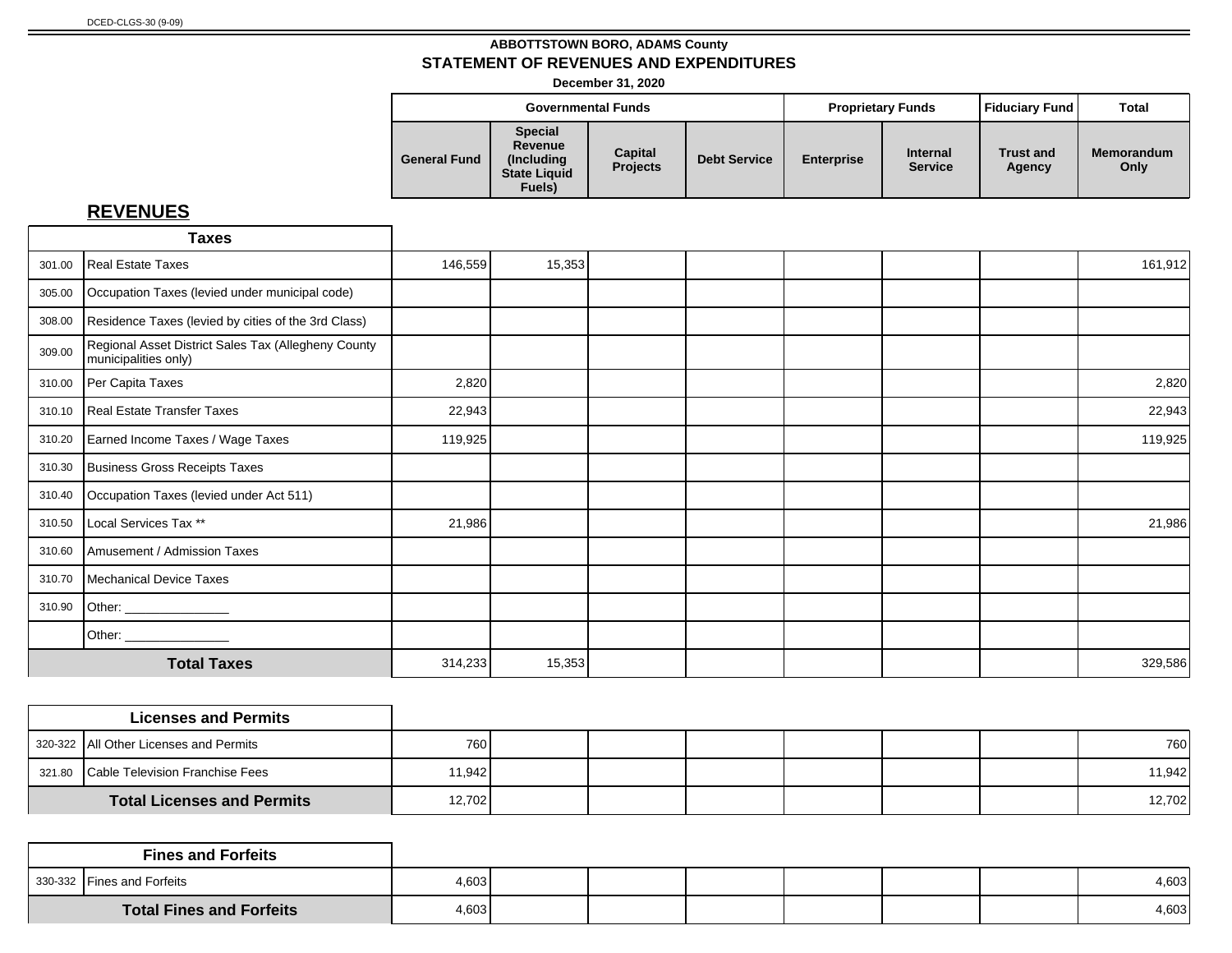**December 31, 2020**

| <b>Special</b><br>Revenue<br>Capital<br><b>Internal</b><br><b>Trust and</b><br><b>General Fund</b><br><b>Debt Service</b><br><b>Enterprise</b><br>(Including)<br><b>Projects</b><br><b>Service</b><br>Only<br>Agency<br><b>State Liquid</b> |        | <b>Governmental Funds</b> |  | <b>Proprietary Funds</b> | Fiduciary Fund | <b>Total</b> |
|---------------------------------------------------------------------------------------------------------------------------------------------------------------------------------------------------------------------------------------------|--------|---------------------------|--|--------------------------|----------------|--------------|
|                                                                                                                                                                                                                                             | Fuels) |                           |  |                          |                | Memorandum   |

|        | <b>Interest, Rents and Royalties</b>       |     |     |  |  |     |
|--------|--------------------------------------------|-----|-----|--|--|-----|
| 341.00 | Interest Earnings                          | 837 | 126 |  |  | 963 |
|        | 342.00 Rents and Royalties                 |     |     |  |  |     |
|        | <b>Total Interest, Rents and Royalties</b> | 837 | 126 |  |  | 963 |

|        | Federal                                                    |  |  |  |  |  |
|--------|------------------------------------------------------------|--|--|--|--|--|
|        | 351.03 Highways and Streets                                |  |  |  |  |  |
| 351.09 | Community Development                                      |  |  |  |  |  |
|        | 351.00   All Other Federal Capital and Operating Grants    |  |  |  |  |  |
| 352.01 | National Forest                                            |  |  |  |  |  |
|        | 352.00   All Other Federal Shared Revenue and Entitlements |  |  |  |  |  |
| 353.00 | Federal Payments in Lieu of Taxes                          |  |  |  |  |  |
|        | <b>Total Federal</b>                                       |  |  |  |  |  |

|                   | <b>State</b>                                                         |       |        |  |  |        |
|-------------------|----------------------------------------------------------------------|-------|--------|--|--|--------|
| 354.03            | Highways and Streets                                                 |       |        |  |  |        |
| 354.09            | Community Development                                                |       |        |  |  |        |
| 354.15            | Recycling / Act 101                                                  | 150   |        |  |  | 150    |
| 354.00            | All Other State Capital and Operating Grants                         |       |        |  |  |        |
| 355.01            | Public Utility Realty Tax (PURTA)                                    | 345   |        |  |  | 345    |
| 355.02-<br>355.03 | Motor Vehicle Fuel Tax (Liquid Fuels Tax) and State<br>Road Turnback |       | 34,917 |  |  | 34,917 |
| 355.04            | Alcoholic Beverage Licenses                                          | 450   |        |  |  | 450    |
| 355.05            | General Municipal Pension System State Aid                           |       |        |  |  |        |
| 355.07            | Foreign Fire Insurance Tax Distribution                              | 4,968 |        |  |  | 4,968  |
| 355.08            | Local Share Assessment/Gaming Proceeds                               |       |        |  |  |        |
| 355.09            | Marcellus Shale Impact Fee Distribution                              |       |        |  |  |        |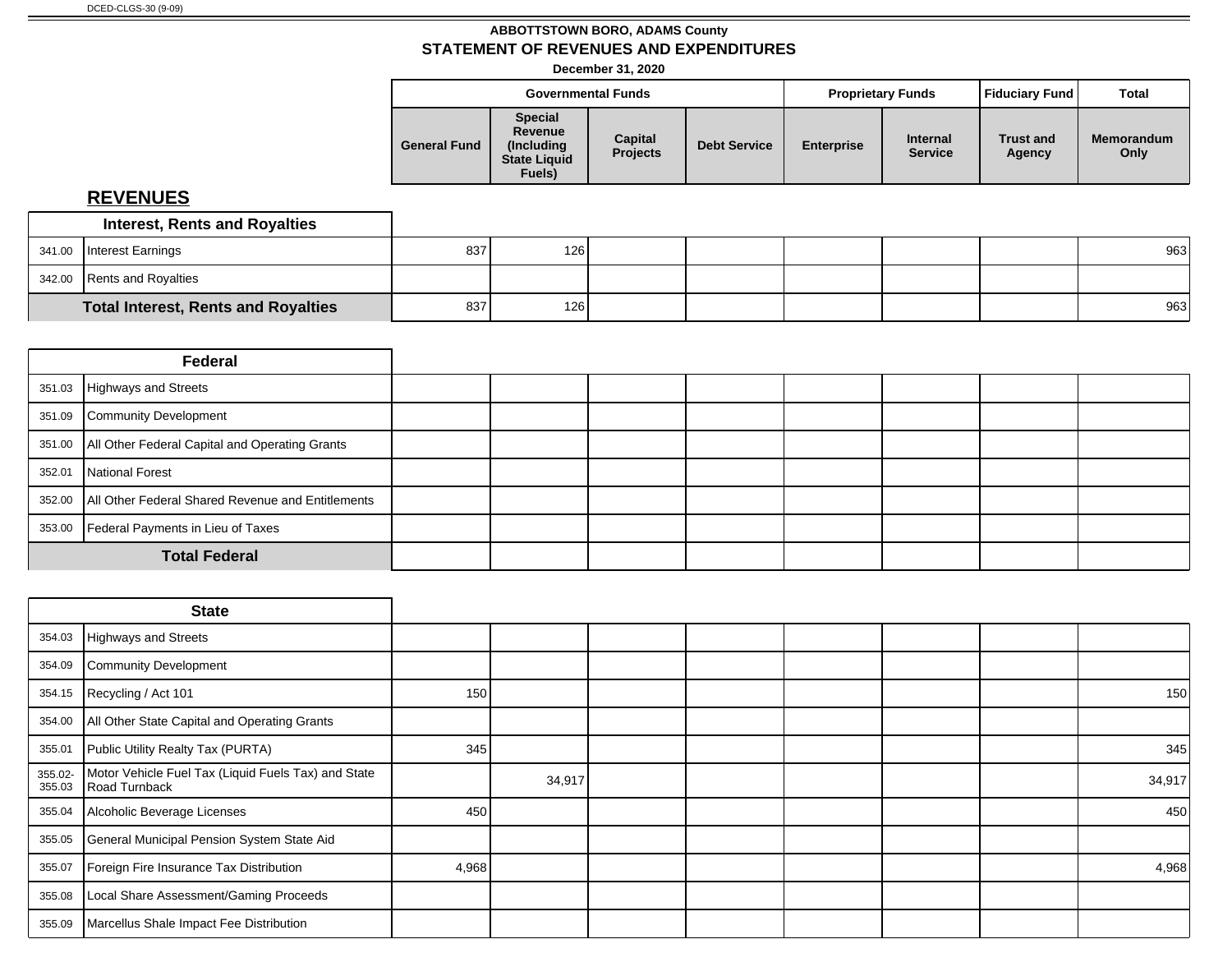**December 31, 2020**

|                     |                                                                           | <b>Governmental Funds</b>  |                     |                   | <b>Proprietary Funds</b>          | <b>Fiduciary Fund</b>      | Total                     |
|---------------------|---------------------------------------------------------------------------|----------------------------|---------------------|-------------------|-----------------------------------|----------------------------|---------------------------|
| <b>General Fund</b> | <b>Special</b><br>Revenue<br>(Including)<br><b>State Liquid</b><br>Fuels) | Capital<br><b>Projects</b> | <b>Debt Service</b> | <b>Enterprise</b> | <b>Internal</b><br><b>Service</b> | <b>Trust and</b><br>Agency | <b>Memorandum</b><br>Only |

| <b>State</b>                                              |       |        |  |  |        |
|-----------------------------------------------------------|-------|--------|--|--|--------|
| 355.00   All Other State Shared Revenues and Entitlements |       |        |  |  |        |
| 356.00 State Payments in Lieu of Taxes                    |       |        |  |  |        |
| <b>Total State</b>                                        | 5,913 | 34,917 |  |  | 40,830 |

|        | <b>Local Government Units</b>                                                      |     |  |  |  |     |
|--------|------------------------------------------------------------------------------------|-----|--|--|--|-----|
| 357.03 | Highways and Streets                                                               |     |  |  |  |     |
| 357.00 | All Other Local Governmental Units Capital and<br><b>Operating Grants</b>          | 690 |  |  |  | 690 |
| 358.00 | Local Government Unit Shared Payments for<br>Contracted Intergovernmental Services |     |  |  |  |     |
| 359.00 | Local Governmental Units and Authorities Payments<br>In Lieu of Taxes              |     |  |  |  |     |
|        | <b>Total Local Government Units</b>                                                | 690 |  |  |  | 690 |

|        | <b>Charges for Service</b>                                                                                    |       |  |  |  |       |
|--------|---------------------------------------------------------------------------------------------------------------|-------|--|--|--|-------|
| 361.00 | General Government                                                                                            | 1,230 |  |  |  | 1,230 |
| 362.00 | Public Safety                                                                                                 | 95    |  |  |  | 95    |
| 363.20 | Parking                                                                                                       |       |  |  |  |       |
| 363.00 | All Other Charges for Highway & Street Services                                                               |       |  |  |  |       |
| 364.10 | Wastewater / Sewage (including connection / tapping<br>fees, sewer usage charges, reserve capacity fee, etc.) |       |  |  |  |       |
| 364.30 | Solid Waste Collection and Disposal Charge (trash)                                                            |       |  |  |  |       |
| 364.60 | Host Municipality Benefit Fee for Solid Waste Facility                                                        |       |  |  |  |       |
| 364.00 | All Other Charges for Sanitation Services                                                                     |       |  |  |  |       |
| 365.00 | <b>Health</b>                                                                                                 |       |  |  |  |       |
| 366.00 | Human Services                                                                                                |       |  |  |  |       |
| 367.00 | Culture and Recreation                                                                                        | 150   |  |  |  | 150   |
| 368.00 | Airports                                                                                                      |       |  |  |  |       |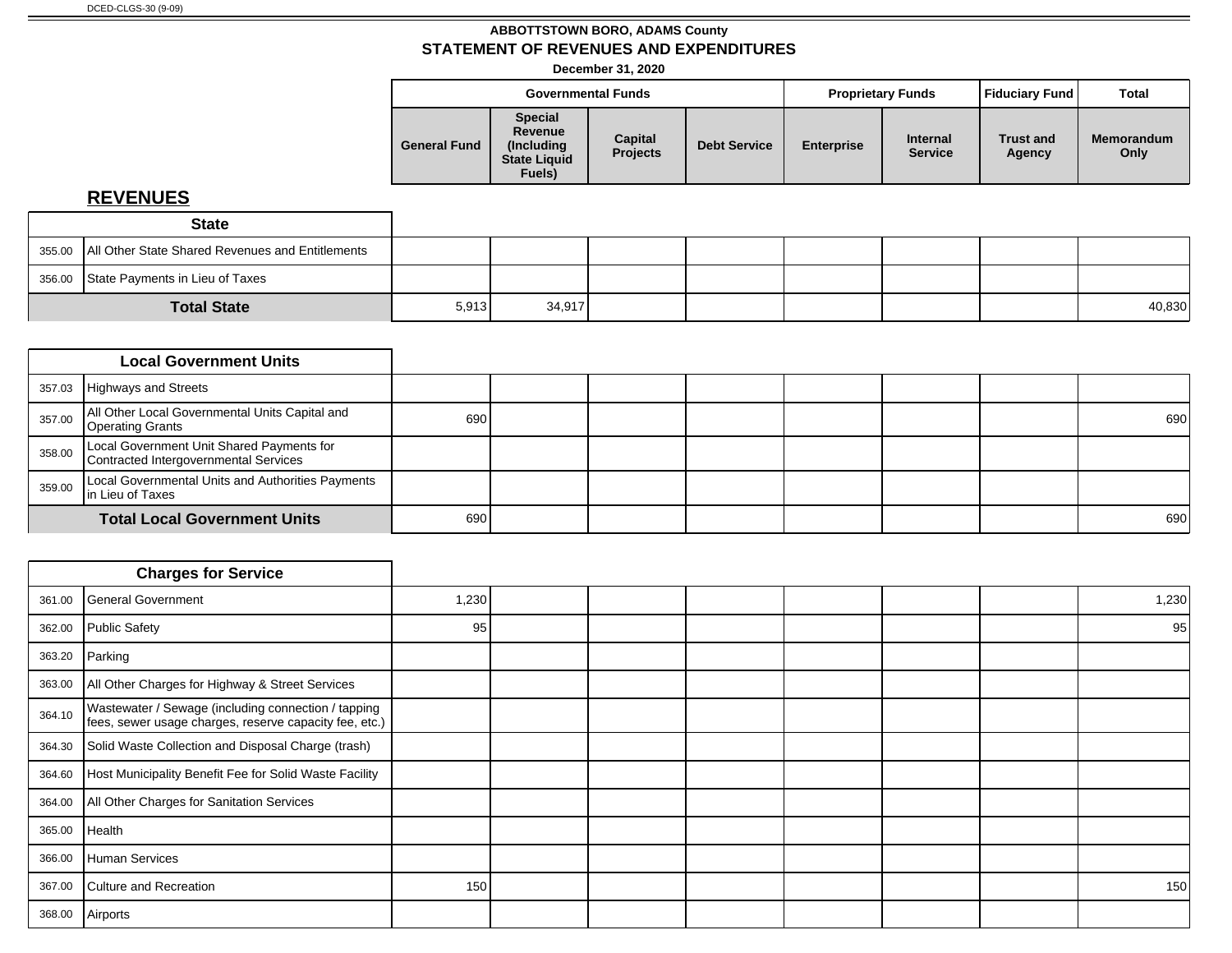**December 31, 2020**

|                     | <b>Governmental Funds</b>                                                 |                            |                     | <b>Proprietary Funds</b> |                                   | Fiduciary Fund             | Total                     |
|---------------------|---------------------------------------------------------------------------|----------------------------|---------------------|--------------------------|-----------------------------------|----------------------------|---------------------------|
| <b>General Fund</b> | <b>Special</b><br>Revenue<br>(Includina)<br><b>State Liquid</b><br>Fuels) | Capital<br><b>Projects</b> | <b>Debt Service</b> | <b>Enterprise</b>        | <b>Internal</b><br><b>Service</b> | <b>Trust and</b><br>Agency | <b>Memorandum</b><br>Only |

|             | <b>Charges for Service</b>           |       |  |  |  |       |
|-------------|--------------------------------------|-------|--|--|--|-------|
| 369.00 Bars |                                      |       |  |  |  |       |
| 370.00      | Cemeteries                           |       |  |  |  |       |
|             | 372.00 Electric System               |       |  |  |  |       |
|             | 373.00 Gas System                    |       |  |  |  |       |
|             | 374.00 Housing System                |       |  |  |  |       |
|             | 375.00 Markets                       |       |  |  |  |       |
| 377.00      | Transit Systems                      |       |  |  |  |       |
|             | 378.00 Water System                  |       |  |  |  |       |
|             | 379.00 All Other Charges for Service |       |  |  |  |       |
|             | <b>Total Charges for Service</b>     | 1,475 |  |  |  | 1,475 |

| <b>Unclassified Operating Revenues</b>                  |     |  |  |  |     |
|---------------------------------------------------------|-----|--|--|--|-----|
| 383.00 Special Assessments                              |     |  |  |  |     |
| 386.00 Escheats (sale of personal property)             |     |  |  |  |     |
| 387.00 Contributions and Donations from Private Sectors | 524 |  |  |  | 524 |
| 388.00 Fiduciary Fund Pension Contributions             |     |  |  |  |     |
| 389.00   All Other Unclassified Operating Revenues      |     |  |  |  |     |
| <b>Total Unclassified Operating Revenues</b>            | 524 |  |  |  | 524 |

| <b>Other Financing Sources</b>                     |  |  |  |  |
|----------------------------------------------------|--|--|--|--|
| 391.00 Proceeds of General Fixed Asset Disposition |  |  |  |  |
| 392.00   Interfund Operating Transfers             |  |  |  |  |
| 393.00 Proceeds of General Long-Term Debt          |  |  |  |  |
| 394.00 Proceeds of Short Term-Debt                 |  |  |  |  |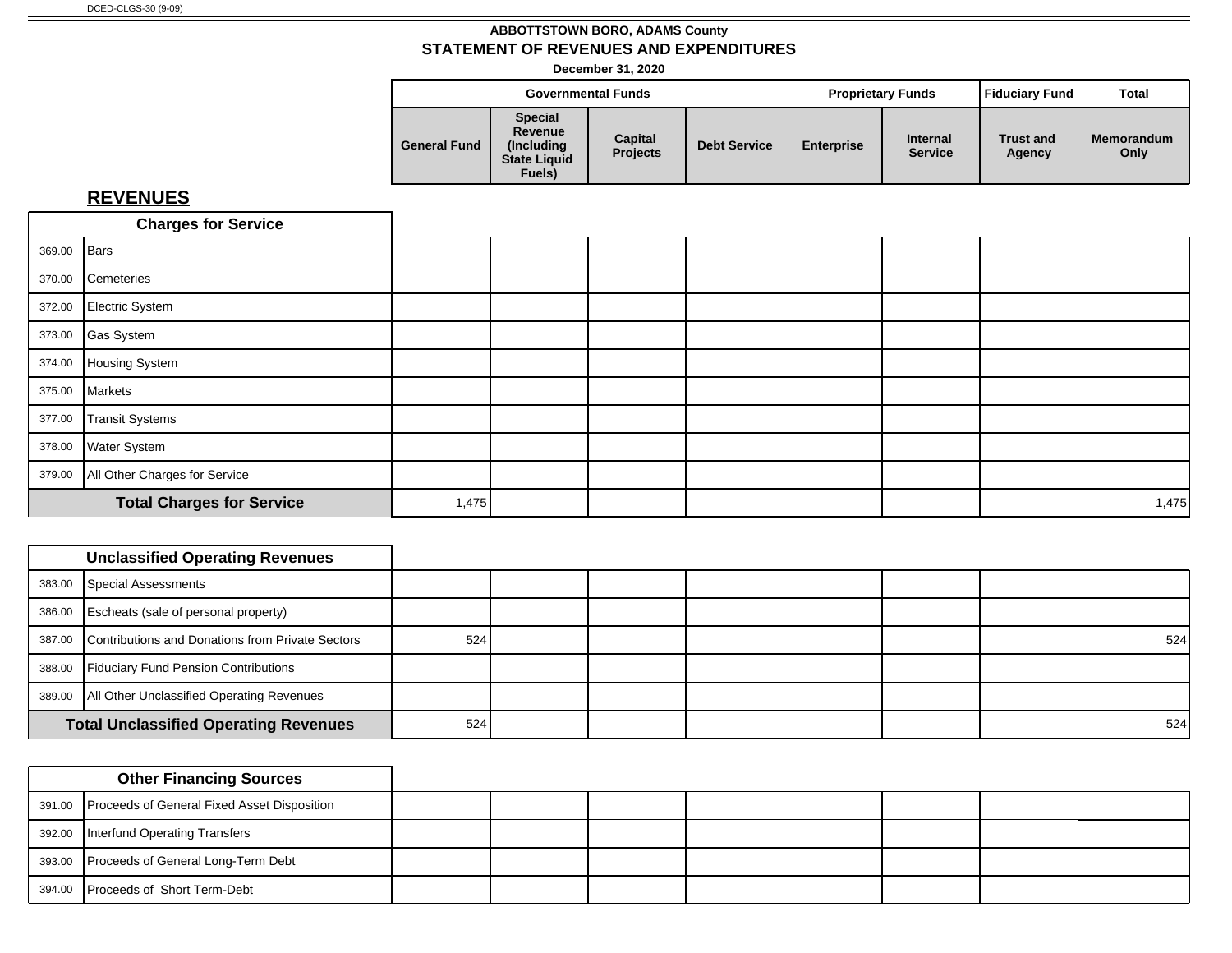**December 31, 2020**

|        |                                               |                     | <b>Governmental Funds</b>                                                |                            |                     |                   | <b>Proprietary Funds</b>   | <b>Fiduciary Fund</b>      | <b>Total</b>       |
|--------|-----------------------------------------------|---------------------|--------------------------------------------------------------------------|----------------------------|---------------------|-------------------|----------------------------|----------------------------|--------------------|
|        |                                               | <b>General Fund</b> | <b>Special</b><br>Revenue<br>(Including<br><b>State Liquid</b><br>Fuels) | <b>Capital</b><br>Projects | <b>Debt Service</b> | <b>Enterprise</b> | Internal<br><b>Service</b> | <b>Trust and</b><br>Agency | Memorandum<br>Only |
|        | <b>REVENUES</b>                               |                     |                                                                          |                            |                     |                   |                            |                            |                    |
|        | <b>Other Financing Sources</b>                |                     |                                                                          |                            |                     |                   |                            |                            |                    |
| 395.00 | Refunds of Prior Year Expenditures            | 900                 |                                                                          |                            |                     |                   |                            |                            | 900                |
|        | <b>Total Other Financing Sources</b>          | 900                 |                                                                          |                            |                     |                   |                            |                            | 900                |
|        |                                               |                     |                                                                          |                            |                     |                   |                            |                            |                    |
|        | <b>TOTAL REVENUES</b>                         | 341,877             | 50,396                                                                   |                            |                     |                   |                            |                            | 392,273            |
|        | <b>EXPENDITURES</b>                           |                     |                                                                          |                            |                     |                   |                            |                            |                    |
|        | <b>General Government</b>                     |                     |                                                                          |                            |                     |                   |                            |                            |                    |
| 400.00 | Legislative (Governing) Body                  | 3,494               |                                                                          |                            |                     |                   |                            |                            | 3,494              |
| 401.00 | Executive (Manager or Mayor)                  | 28,870              |                                                                          |                            |                     |                   |                            |                            | 28,870             |
| 402.00 | Auditing Services / Financial Administration  | 7,000               |                                                                          |                            |                     |                   |                            |                            | 7,000              |
| 403.00 | <b>Tax Collection</b>                         | 3,979               |                                                                          |                            |                     |                   |                            |                            | 3,979              |
| 404.00 | Solicitor / Legal Services                    | 16,420              |                                                                          |                            |                     |                   |                            |                            | 16,420             |
| 405.00 | Secretary / Clerk                             | 30,998              | 81                                                                       |                            |                     |                   |                            |                            | 31,079             |
| 406.00 | Other General Government Administration       |                     |                                                                          |                            |                     |                   |                            |                            |                    |
| 407.00 | IT-Networking Services-Data Processing        | 1,594               |                                                                          |                            |                     |                   |                            |                            | 1,594              |
| 408.00 | <b>Engineering Services</b>                   | 17,680              |                                                                          |                            |                     |                   |                            |                            | 17,680             |
| 409.00 | <b>General Government Buildings and Plant</b> | 7,171               |                                                                          |                            |                     |                   |                            |                            | 7,171              |
|        | <b>Total General Government</b>               | 117,206             | 81                                                                       |                            |                     |                   |                            |                            | 117,287            |

|               | <b>Public Safety</b>              |        |        |  |  |        |
|---------------|-----------------------------------|--------|--------|--|--|--------|
| 410.00 Police |                                   | 27,163 |        |  |  | 27,163 |
| 411.00 Fire   |                                   | 4,968  | 15,353 |  |  | 20,321 |
|               | 412.00 Ambulance / Rescue         |        |        |  |  |        |
|               | 413.00   UCC and Code Enforcement | 3,350  |        |  |  | 3,350  |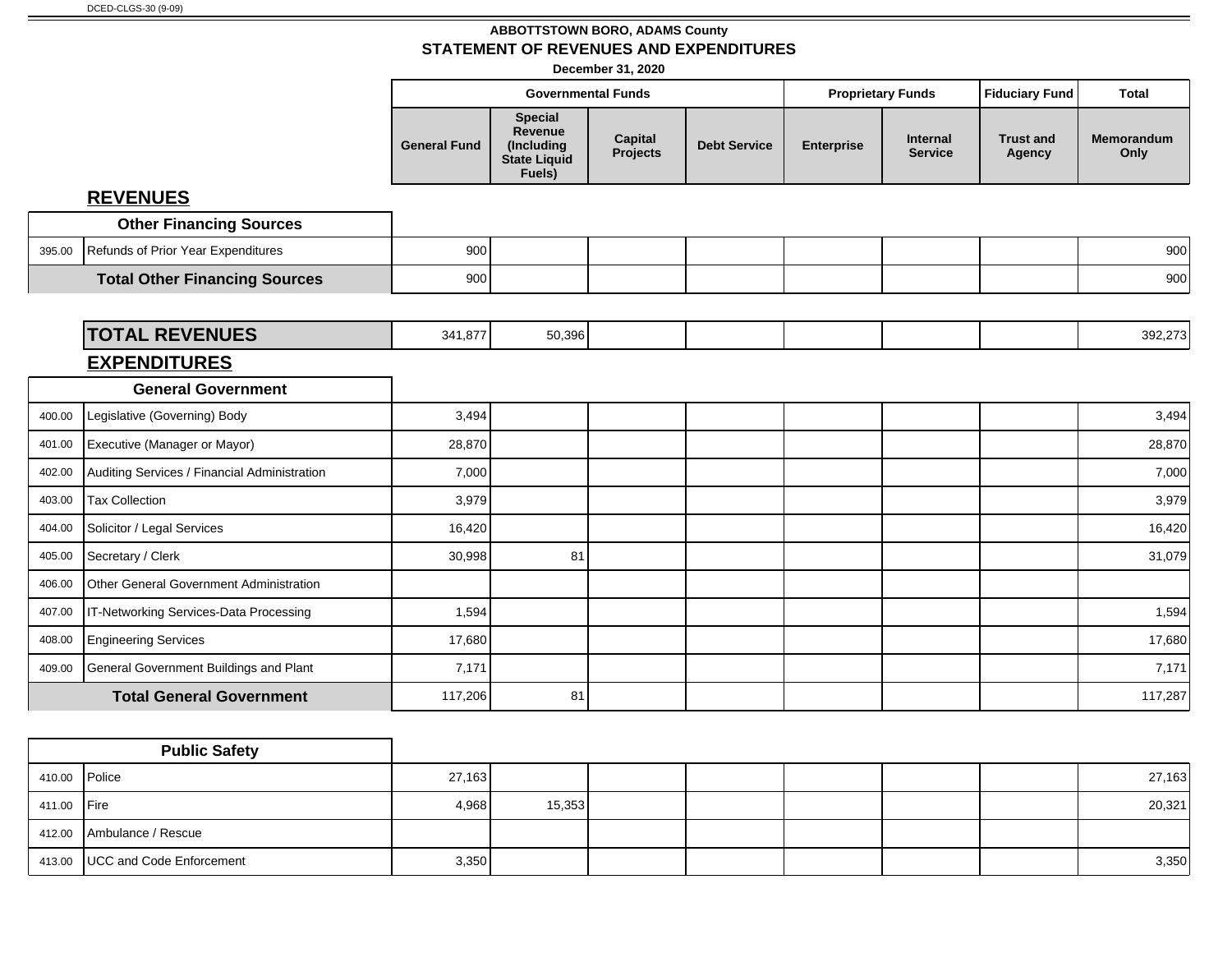**December 31, 2020**

|                     |                                                                           | <b>Governmental Funds</b>  |                     |                   | <b>Proprietary Funds</b>          | Fiduciary Fund             | <b>Total</b>              |
|---------------------|---------------------------------------------------------------------------|----------------------------|---------------------|-------------------|-----------------------------------|----------------------------|---------------------------|
| <b>General Fund</b> | <b>Special</b><br>Revenue<br>(Includina)<br><b>State Liquid</b><br>Fuels) | Capital<br><b>Projects</b> | <b>Debt Service</b> | <b>Enterprise</b> | <b>Internal</b><br><b>Service</b> | <b>Trust and</b><br>Agency | <b>Memorandum</b><br>Only |

|        | <b>Public Safety</b>                           |                  |        |  |  |        |
|--------|------------------------------------------------|------------------|--------|--|--|--------|
|        | 414.00 Planning and Zoning                     | 300 <sup>1</sup> |        |  |  | 300    |
| 415.00 | <b>Emergency Management and Communications</b> |                  |        |  |  |        |
| 416.00 | Militia and Armories                           |                  |        |  |  |        |
|        | 417.00 Examination of Licensed Occupations     |                  |        |  |  |        |
| 418.00 | Public Scales (weights and measures)           |                  |        |  |  |        |
| 419.00 | <b>Other Public Safety</b>                     |                  |        |  |  |        |
|        | <b>Total Public Safety</b>                     | 35,781           | 15,353 |  |  | 51,134 |

|                   | <b>Health and Human Services</b>       |      |  |  |  |        |
|-------------------|----------------------------------------|------|--|--|--|--------|
| 420.00-<br>425.00 | Health and Human Services              | ,000 |  |  |  | 000, 1 |
|                   | <b>Total Health and Human Services</b> | ,000 |  |  |  | 1,000  |

|                                        | <b>Public Works - Sanitation</b>                      |  |  |  |  |
|----------------------------------------|-------------------------------------------------------|--|--|--|--|
|                                        | 426.00 Recycling Collection and Disposal              |  |  |  |  |
|                                        | 427.00 Solid Waste Collection and Disposal (garbage)  |  |  |  |  |
|                                        | 428.00 Weed Control                                   |  |  |  |  |
|                                        | 429.00   Wastewater / Sewage Treatment and Collection |  |  |  |  |
| <b>Total Public Works - Sanitation</b> |                                                       |  |  |  |  |

|        | <b>Public Works - Highways and Streets</b> |       |  |  |  |       |
|--------|--------------------------------------------|-------|--|--|--|-------|
|        | 430.00 General Services - Administration   | 3,120 |  |  |  | 3,120 |
|        | 431.00 Cleaning of Streets and Gutters     |       |  |  |  |       |
|        | 432.00 Winter Maintenance - Snow Removal   | 5,504 |  |  |  | 5,504 |
| 433.00 | <b>Traffic Control Devices</b>             |       |  |  |  |       |
| 434.00 | Street Lighting                            | 6,845 |  |  |  | 6,845 |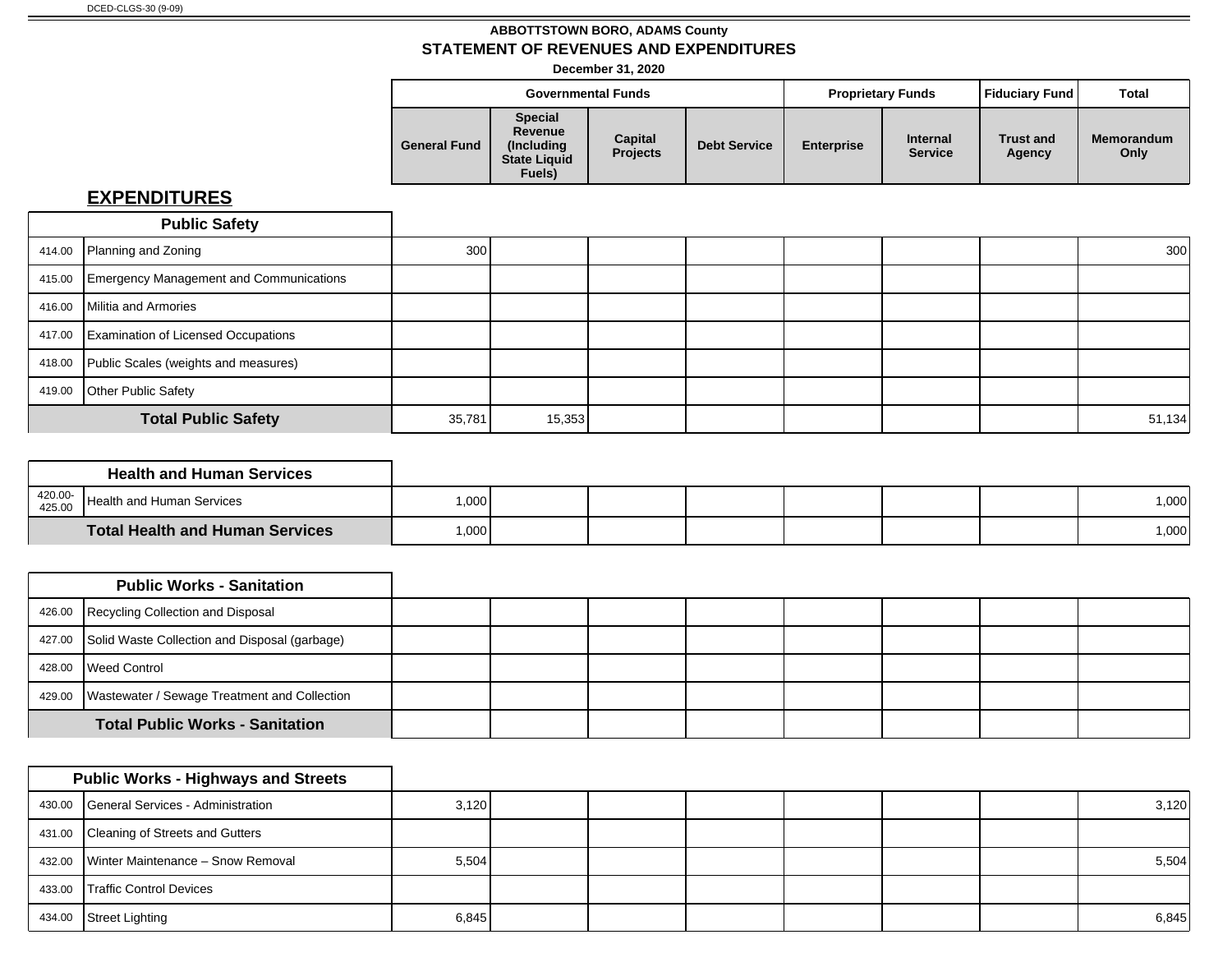**December 31, 2020**

|                     |                                                                           | <b>Governmental Funds</b>  |                     |                   | <b>Proprietary Funds</b>          | <b>Fiduciary Fund</b>      | Total                     |
|---------------------|---------------------------------------------------------------------------|----------------------------|---------------------|-------------------|-----------------------------------|----------------------------|---------------------------|
| <b>General Fund</b> | <b>Special</b><br>Revenue<br>(Including)<br><b>State Liquid</b><br>Fuels) | Capital<br><b>Projects</b> | <b>Debt Service</b> | <b>Enterprise</b> | <b>Internal</b><br><b>Service</b> | <b>Trust and</b><br>Agency | <b>Memorandum</b><br>Only |

|        | <b>Public Works - Highways and Streets</b>       |        |         |  |  |         |
|--------|--------------------------------------------------|--------|---------|--|--|---------|
| 435.00 | <b>Sidewalks and Crosswalks</b>                  | 10,000 |         |  |  | 10,000  |
| 436.00 | <b>Storm Sewers and Drains</b>                   | 25,315 |         |  |  | 25,315  |
|        | 437.00 Repairs of Tools and Machinery            |        |         |  |  |         |
| 438.00 | Maintenance and Repairs of Roads and Bridges     | 58,050 |         |  |  | 58,050  |
| 439.00 | Highway Construction and Rebuilding Projects     |        |         |  |  |         |
|        | <b>Total Public Works - Highways and Streets</b> |        | 108,834 |  |  | 108,834 |

|        | <b>Other Public Works Enterprises</b>       |       |  |  |  |       |
|--------|---------------------------------------------|-------|--|--|--|-------|
|        | 440.00 Airports                             |       |  |  |  |       |
| 441.00 | Cemeteries                                  |       |  |  |  |       |
| 442.00 | Electric System                             |       |  |  |  |       |
| 443.00 | Gas System                                  |       |  |  |  |       |
| 444.00 | Markets                                     |       |  |  |  |       |
| 445.00 | Parking                                     |       |  |  |  |       |
| 446.00 | Storm Water and Flood Control               |       |  |  |  |       |
| 447.00 | Transit System                              |       |  |  |  |       |
| 448.00 | <b>Water System</b>                         | 9,817 |  |  |  | 9,817 |
| 449.00 | <b>Water Transport and Terminals</b>        |       |  |  |  |       |
|        | <b>Total Other Public Works Enterprises</b> | 9,817 |  |  |  | 9,817 |

|              | <b>Culture and Recreation</b>            |        |  |  |  |        |
|--------------|------------------------------------------|--------|--|--|--|--------|
|              | 451.00 Culture-Recreation Administration |        |  |  |  |        |
|              | 452.00 Participant Recreation            | 3,131  |  |  |  | 3,131  |
|              | 453.00 Spectator Recreation              | 4,777  |  |  |  | 4,777  |
| 454.00 Parks |                                          | 14,465 |  |  |  | 14,465 |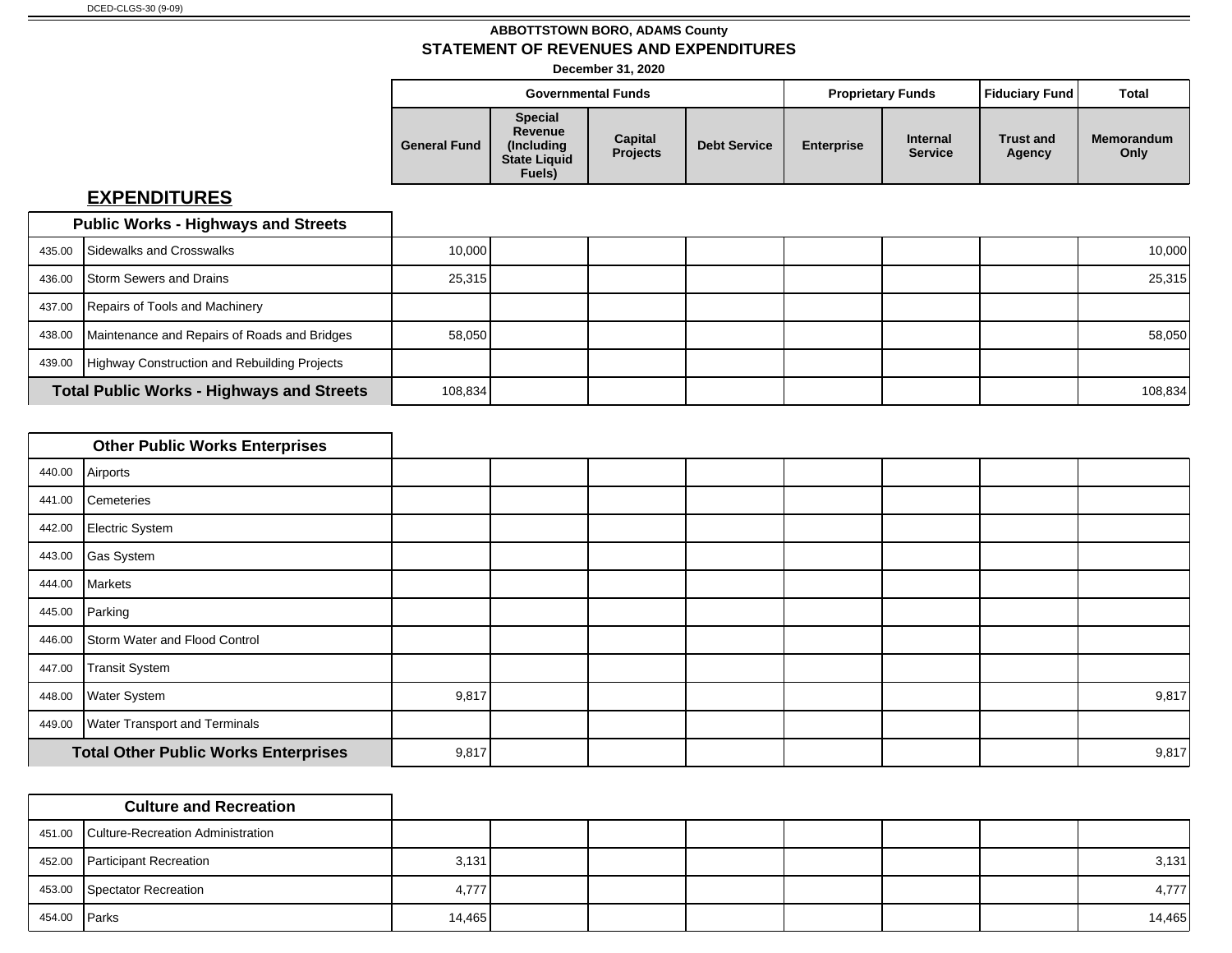**December 31, 2020**

|                     |                                                                           | <b>Governmental Funds</b>  |                     | <b>Proprietary Funds</b> |                                   | Fiduciary Fund             | Total                     |
|---------------------|---------------------------------------------------------------------------|----------------------------|---------------------|--------------------------|-----------------------------------|----------------------------|---------------------------|
| <b>General Fund</b> | <b>Special</b><br>Revenue<br>(Includina)<br><b>State Liquid</b><br>Fuels) | Capital<br><b>Projects</b> | <b>Debt Service</b> | <b>Enterprise</b>        | <b>Internal</b><br><b>Service</b> | <b>Trust and</b><br>Agency | <b>Memorandum</b><br>Only |

| <b>Culture and Recreation</b>             |                  |        |  |  |        |
|-------------------------------------------|------------------|--------|--|--|--------|
| 455.00 Shade Trees                        |                  |        |  |  |        |
| 456.00   Libraries                        |                  |        |  |  |        |
| 457.00 Civil and Military Celebrations    | 150 <sup>1</sup> |        |  |  | 150    |
| 458.00 Senior Citizens' Centers           |                  |        |  |  |        |
| 459.00   All Other Culture and Recreation |                  |        |  |  |        |
| <b>Total Culture and Recreation</b>       |                  | 22,523 |  |  | 22,523 |

| <b>Community Development</b>              |  |  |  |  |
|-------------------------------------------|--|--|--|--|
| 461.00 Conservation of Natural Resources  |  |  |  |  |
| 462.00 Community Development and Housing  |  |  |  |  |
| 463.00 Economic Development               |  |  |  |  |
| 464.00 Economic Opportunity               |  |  |  |  |
| 465-469   All Other Community Development |  |  |  |  |
| <b>Total Community Development</b>        |  |  |  |  |

|                           | <b>Debt Service</b>                                |        |  |  |  |        |
|---------------------------|----------------------------------------------------|--------|--|--|--|--------|
|                           | 471.00   Debt Principal (short-term and long-term) | 42,000 |  |  |  | 42,000 |
|                           | 472.00 Debt Interest (short-term and long-term)    | 8,099  |  |  |  | 8,099  |
|                           | 475.00 Fiscal Agent Fees                           |        |  |  |  |        |
| <b>Total Debt Service</b> |                                                    | 50,099 |  |  |  | 50,099 |

|        | <b>Employer Paid Benefits and Withholding Items</b>                       |       |  |  |  |       |
|--------|---------------------------------------------------------------------------|-------|--|--|--|-------|
| 481.00 | Employer Paid Withholding Taxes and Unemployment  <br><b>Compensation</b> | 7,084 |  |  |  | 7,084 |
|        | 482.00 Judgments and Losses                                               |       |  |  |  |       |
|        | 483.00 Pension / Retirement Fund Contributions                            |       |  |  |  |       |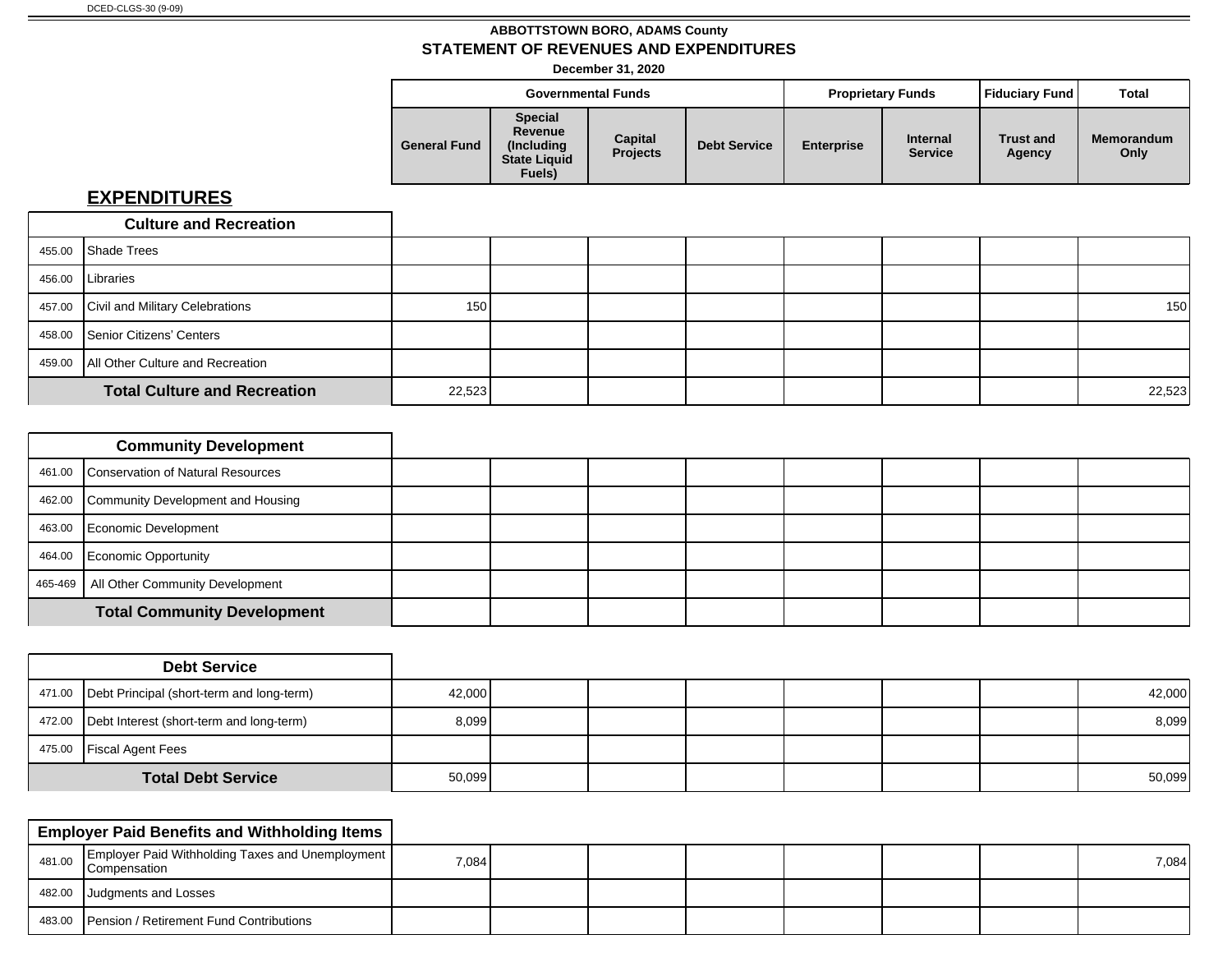**December 31, 2020**

|                     |                                                                           | <b>Governmental Funds</b>  |                     |                   | <b>Proprietary Funds</b>          | <b>Fiduciary Fund</b>      | Total              |
|---------------------|---------------------------------------------------------------------------|----------------------------|---------------------|-------------------|-----------------------------------|----------------------------|--------------------|
| <b>General Fund</b> | <b>Special</b><br>Revenue<br>(Including)<br><b>State Liquid</b><br>Fuels) | Capital<br><b>Projects</b> | <b>Debt Service</b> | <b>Enterprise</b> | <b>Internal</b><br><b>Service</b> | <b>Trust and</b><br>Agency | Memorandum<br>Only |

| <b>Employer Paid Benefits and Withholding Items</b>          |       |  |  |  |       |
|--------------------------------------------------------------|-------|--|--|--|-------|
| 484.00 Worker Compensation Insurance                         | 364   |  |  |  | 364   |
| 487.00 Other Group Insurance Benefits                        |       |  |  |  |       |
| Total Employer Paid Benefits and Withholding<br><b>Items</b> | 7,448 |  |  |  | 7,448 |

|        | Insurance                                      |       |  |  |  |       |
|--------|------------------------------------------------|-------|--|--|--|-------|
| 486.00 | <sup>1</sup>   Insurance, Casualty, and Surety | 9,298 |  |  |  | 9,298 |
|        | <b>Total Insurance</b>                         | 9,298 |  |  |  | 9,298 |

| <b>Unclassified Operating Expenditures</b>       |     |  |  |  |     |
|--------------------------------------------------|-----|--|--|--|-----|
| 488.00 Fiduciary Fund Benefits and Refunds Paid  |     |  |  |  |     |
| 489.00   All Other Unclassified Expenditures     | 754 |  |  |  | 754 |
| <b>Total Unclassified Operating Expenditures</b> | 754 |  |  |  | 754 |

| <b>Other Financing Uses</b>            |        |  |  |  |       |
|----------------------------------------|--------|--|--|--|-------|
| 491.00 Refund of Prior Year Revenues   | 1.0001 |  |  |  | 1,000 |
| 492.00   Interfund Operating Transfers |        |  |  |  |       |
| 493.00   All Other Financing Uses      |        |  |  |  |       |
| <b>Total Other Financing Uses</b>      | 1,000  |  |  |  | 1,000 |

| <b>EXPENDITURES</b><br><b>TOTAL</b><br>363.760<br>ட∧г | 15.434 |  |  |  |  |  | 70 1 0 4 |
|-------------------------------------------------------|--------|--|--|--|--|--|----------|
|-------------------------------------------------------|--------|--|--|--|--|--|----------|

| <b>EXCESS/DEFICIT OF REVENUES OVER</b> | $-21,883$ | 34,962 |  |  | 13,079 |
|----------------------------------------|-----------|--------|--|--|--------|
| <b>EXPENDITURES</b>                    |           |        |  |  |        |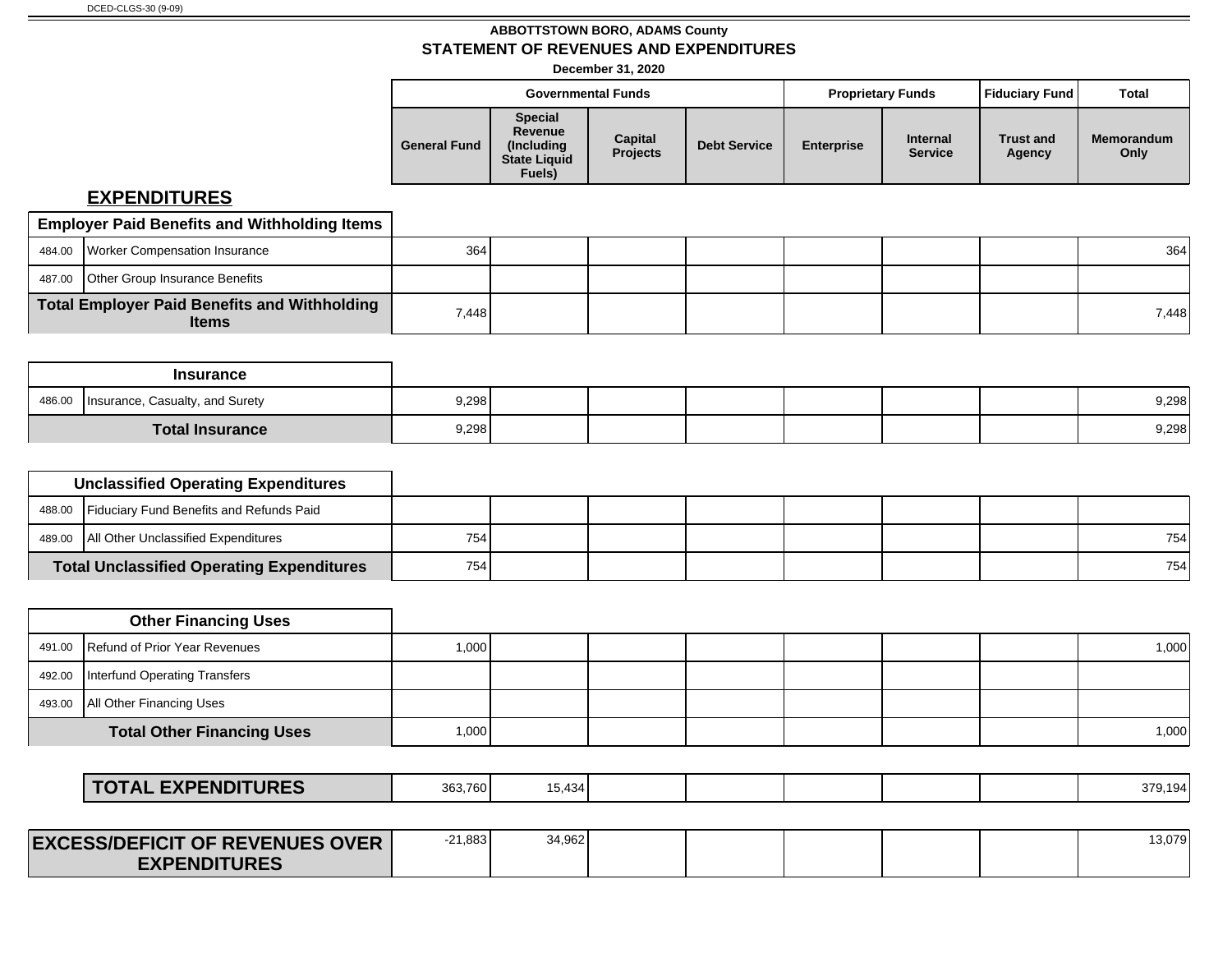**DCED-CLGS-30 (9-06)**

#### **ABBOTTSTOWN BORO**

**December 31, 2020**

|                                                                                                                                                                                                                                                                                       | <b>DEBT STATEMENT</b>                                         |                             |                                   |                                |                                                |                                                  |                                       |                                                                                        |                                |                                                     |                         |
|---------------------------------------------------------------------------------------------------------------------------------------------------------------------------------------------------------------------------------------------------------------------------------------|---------------------------------------------------------------|-----------------------------|-----------------------------------|--------------------------------|------------------------------------------------|--------------------------------------------------|---------------------------------------|----------------------------------------------------------------------------------------|--------------------------------|-----------------------------------------------------|-------------------------|
| <b>OUTSTANDING BONDS AND NOTES</b><br>Listed below are all currently outstanding bond and note issues according to our files, excluding bond issues redeemed or refunded and defeased. Please show the principal payments and make any other necessary<br>Icorrections and additions. |                                                               |                             |                                   |                                |                                                |                                                  |                                       |                                                                                        |                                |                                                     |                         |
| <b>Purpose</b>                                                                                                                                                                                                                                                                        | Bond (B)<br>Capital Lease (C)<br>Lease Rental (L)<br>Note (N) | <b>Issue Year</b><br>(yyyy) | <b>Maturity</b><br>Year<br>(yyyy) | Original<br>Amount of<br>Issue | Outstanding<br><b>Beginning of</b><br>Year (1) | Principal<br><b>Incurred</b><br><b>This Year</b> | Principal<br><b>Paid This</b><br>Year | <b>Current Year</b><br><b>Accretion on</b><br><b>Compound Interest</b><br><b>Bonds</b> | Outstanding at<br>Year End (1) | Plus (less)<br>Unamortized<br>Premium<br>(Discount) | Total<br><b>Balance</b> |
| <b>General Obligation Bonds and Notes</b>                                                                                                                                                                                                                                             |                                                               |                             |                                   |                                |                                                |                                                  |                                       |                                                                                        |                                |                                                     |                         |
|                                                                                                                                                                                                                                                                                       |                                                               |                             |                                   |                                |                                                |                                                  |                                       |                                                                                        |                                |                                                     |                         |
| New office building and improve SW system Note<br>facilities                                                                                                                                                                                                                          |                                                               | 2015                        | 2040                              | 538,586                        | 318,586                                        |                                                  | 42,000                                |                                                                                        | 276,586                        |                                                     | 276,586                 |
| <b>Revenue Bonds and Notes</b>                                                                                                                                                                                                                                                        |                                                               |                             |                                   |                                |                                                |                                                  |                                       |                                                                                        |                                |                                                     |                         |
|                                                                                                                                                                                                                                                                                       |                                                               |                             |                                   |                                |                                                |                                                  |                                       |                                                                                        |                                |                                                     |                         |
| <b>Lease Rental Debt</b>                                                                                                                                                                                                                                                              |                                                               |                             |                                   |                                |                                                |                                                  |                                       |                                                                                        |                                |                                                     |                         |
|                                                                                                                                                                                                                                                                                       |                                                               |                             |                                   |                                |                                                |                                                  |                                       |                                                                                        |                                |                                                     |                         |
| Other                                                                                                                                                                                                                                                                                 |                                                               |                             |                                   |                                |                                                |                                                  |                                       |                                                                                        |                                |                                                     |                         |
|                                                                                                                                                                                                                                                                                       |                                                               |                             |                                   |                                |                                                |                                                  |                                       |                                                                                        |                                |                                                     |                         |

(1) - excludes unamortized premium/discount **Total bonds and notes outstanding** 276,586

**Capitalized lease obligations** 0

**Net debt** 276,586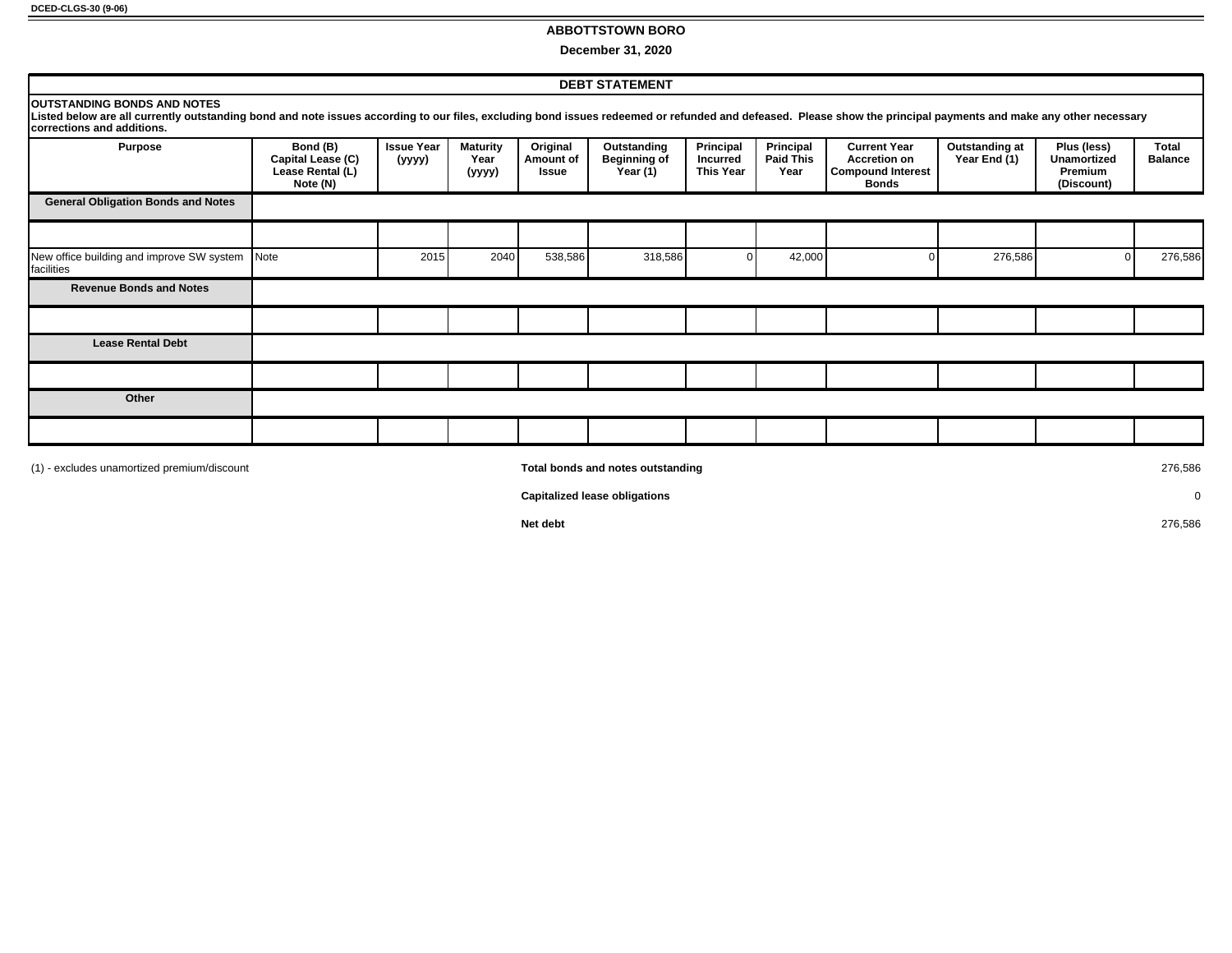## **ABBOTTSTOWN BORO, ADAMS County STATEMENT OF CAPITAL EXPENDITURES**

**December 31, 2020**

| Category                          | <b>Capital Purchases</b> | <b>Capital Construction</b> | <b>Total</b> |
|-----------------------------------|--------------------------|-----------------------------|--------------|
| Community Development             |                          |                             |              |
| Electric                          |                          |                             |              |
| Fire                              |                          |                             |              |
| Gas System                        |                          |                             |              |
| <b>General Government</b>         |                          |                             |              |
| Health                            |                          |                             |              |
| Housing                           |                          |                             |              |
| Libraries                         |                          |                             |              |
| Mass Transit                      |                          |                             |              |
| Parks                             |                          |                             |              |
| Police                            |                          |                             |              |
| Recreation                        |                          |                             |              |
| Sewer                             |                          | 18,134                      | 18,134       |
| Solid Waste                       |                          |                             |              |
| Streets / Highways                |                          | 65,626                      | 65,626       |
| Water                             |                          |                             |              |
| Other: _                          |                          |                             |              |
| <b>TOTAL CAPITAL EXPENDITURES</b> |                          | 83,760                      | 83,760       |

#### **EMPLOYEE COMPENSATION**

Total salaries, wages, commissions, etc. paid this year (including all employees and elected officials) 79,188